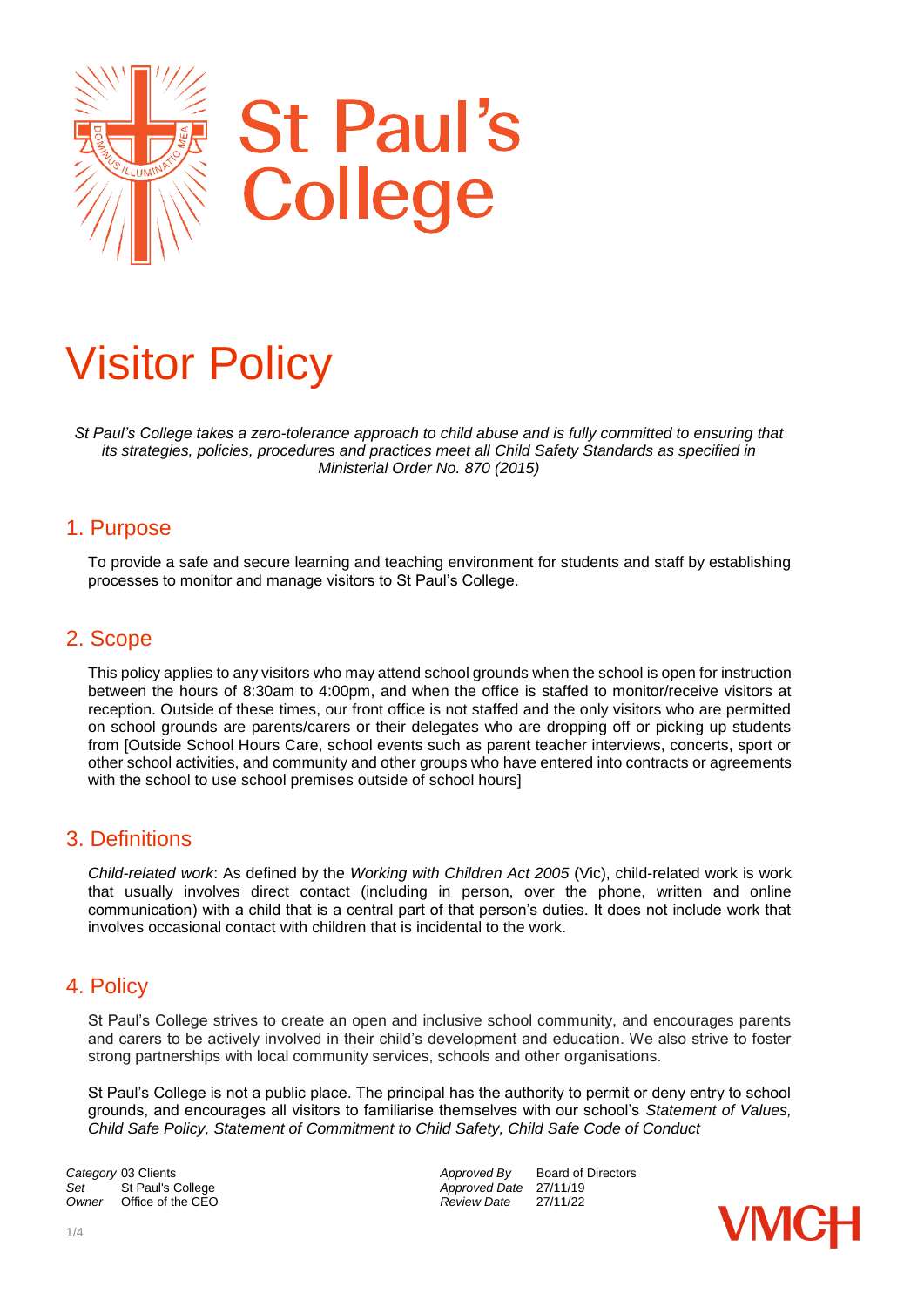From time to time, different members of the public may visit our school. Visitors may include, but are not limited to:

- Parents
- Volunteers see our school's Volunteers Policy for more information
- Prospective parents, students and employees
- Invited speakers, sessional instructors and others addressing learning and development
- Public officials (Members of Parliament, local councillors)
- Persons conducting business: uniform suppliers, booksellers, official school photographers, commercial salespeople
- Instructors providing special classes
- Tradespeople
- Children's services agencies
- Department of Health and Human Services workers
- Victoria Police
- Persons authorised to enter school premises (Worksafe inspectors, health officers etc)
- **Contractors**
- NDIS therapists or other allied health or health practitioners

# 5. Sign in Procedure

All visitors to St Paul's College are required to report to the school office on arrival (see exceptions below in relation to parents/carers). Visitors must:

- Record their name, signature, date and time of visit and purpose of visit in the visitors' book or on computer system
- Provide proof of identification to office staff upon request
- Produce their valid Working with Children Check where required by this policy (see below)
- Wear a visitor's [lanyard/name tag] at all times
- Follow instruction from school staff and abide by all relevant policies relating to appropriate conduct on school grounds including Child Safety Code of Conduct, Statement of Values etc
- Return to the office upon departure, sign out and return visitor's lanyard

St Paul's College will ensure that our school's Child Safety Code of Conduct/Child Safety Statement of Commitment are available and visible to visitors when they sign in.

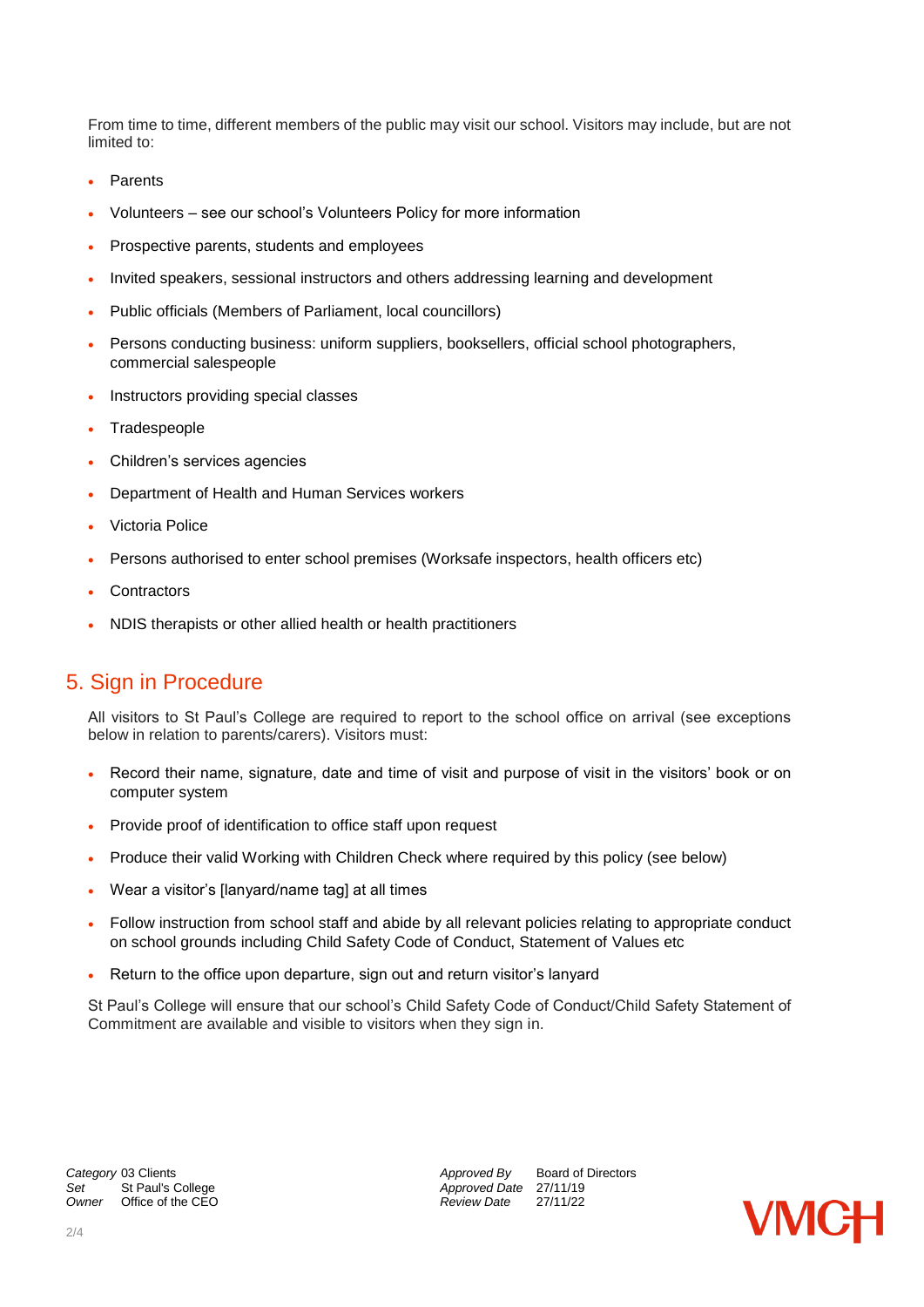# 6. Requirements for Visitors to Produce a Valid Working with Children Check card

For Working with Children Check (WWC Check) and other suitability check requirements relating to parents/carers and other volunteers working with students please see St Paul's College Volunteers Policy.

[https://www.education.vic.gov.au/Documents/school/principals/spag/community/WWCCflowchart.pdf.](https://www.education.vic.gov.au/Documents/school/principals/spag/community/WWCCflowchart.pdf)

All visitors who are engaged in **child-related work** (see definition above) must have a valid WWC Check.

It is at the discretion of the principal as to whether to require a WWCC for those not engaged in childrelated work, noting that DET *recommends* that visitors have a WWCC if they will be *regularly present at the school and/or children can reasonably be expected to be present*:

In some circumstances, visitors to St Paul's College who are **not** engaged in child-related work will also be required to produce a valid WWC Check depending on the particular circumstances of their visit. For example, St Paul's College will require a valid WWC Check for:

- **visitors who will be working regularly with children** during the time they are visiting, even though direct contact with children is not a central part of their normal duties
- **visitors (e.g. contractors)**, who will regularly be performing work at the school and in circumstances where they will be performing their work in an area where they will be unsupervised and around children.

Further background checks, including references, may also be requested at the discretion of the principal.

Visitors who will be working in areas away from students (e.g. a visiting auditor who will be located in the front office with administration staff) or who will be supervised and accompanied by a staff member during their visit (e.g. a Member of Parliament, a journalist, a prospective parent on a school tour) will not be required to have a WWC Check.

Sworn Victoria Police officers or sworn Australian Federal Police officers are exempt from requiring a WWC Check, but may be asked to verify that they are sworn officers by providing proof of identification.

# 7. Invited Speakers and Presenters

On occasion, St Paul's College may invite external speakers or providers to deliver incursions, presentations, workshops and special programs for our students. Consistent with DET requirements, St Paul's College will:

- ensure that the content of presentations and programs by external providers contributes to the educational development of our students and is consistent with curriculum objectives
- ensure that any proposed visit, programs or content delivered by visitors is consistent with the values of public education, school policies and the *Education and Training Reform Act 2006* (Vic). In particular, programs delivered by visitors are to be delivered in a manner that supports and promotes the principles and practice of Australian democracy including a commitment to:
	- o elected government
	- o the rule of law
	- o equal rights for all before the law
	- o freedom of religion

**Category** 03 Clients<br>
Set St Paul's College **Approved By** Board of Directors<br>
Approved Date 27/11/19 *Set* St Paul's College *Approved Date* 27/11/19 *Owner* Office of the CEO